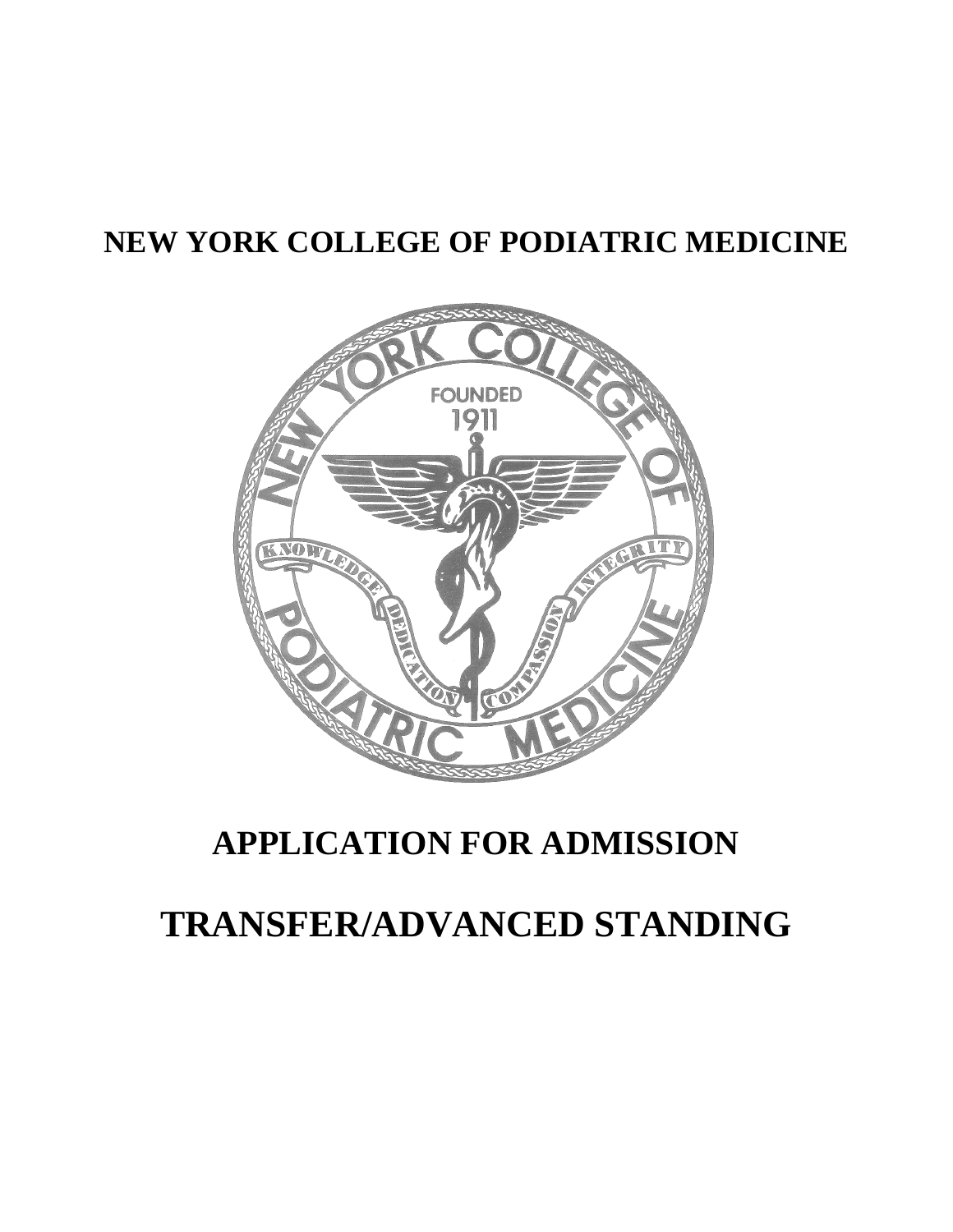**Application for Admission to the New York College of Podiatric Medicine with Transfer Credit/Advanced Standing**

| $\Box$ Transfer Applicant             | Anticipated enrollment date: $\Box$ September year: |                |       |
|---------------------------------------|-----------------------------------------------------|----------------|-------|
| $\Box$ International Medical Graduate |                                                     | $\Box$ January | vear: |

**NOTE: Please read the entire Admissions section of the current NYCPM Catalog before making application. All applicants must first meet full requirements for admission to NYCPM. Due to differences in curricula, transfer students should expect to lose a year in completing degree requirements. All students, regardless of the amount of transferable credit, must complete a minimum of two years of full-time study at NYCPM to complete the D.P.M. degree.** 

All applicants must include a \$100 non-refundable application fee. [Click here to access the payment portal.](https://secure.touchnet.net/C21513_ustores/web/store_main.jsp?STOREID=152&SINGLESTORE=true) In addition, all applicants for transfer or advanced standing must provide:

 Official transcripts from all postsecondary institutions attended, including English translation and World Education Services evaluation of any foreign transcripts;

 Official test scores (Transfer applicants: MCAT or DAT; International Medical Graduate: USMLE Step 1 taken within the last three (3) years); and

 Three letters of recommendation from the podiatric or medical school attended (Transfer Applicants must provide a Dean's letter of Good Standing plus two additional recommendations). All credentials must be sent directly to the Office of Admissions and Enrollment Management.

#### **SECTION ONE:**

| Last                                                                                                         | First   |                        | Middle        |
|--------------------------------------------------------------------------------------------------------------|---------|------------------------|---------------|
| 2. Present Mailing Address:                                                                                  |         |                        |               |
|                                                                                                              | City    | State                  | Zip Code      |
|                                                                                                              | City    | State                  | Zip Code      |
| Day                                                                                                          | Evening |                        |               |
| 3. Social Security Number: $\_\_$ $\_\_$ $\_\_$ $\_\_$ $\_\_$ $\_\_$                                         |         |                        |               |
|                                                                                                              |         |                        |               |
|                                                                                                              |         |                        | state         |
|                                                                                                              |         |                        |               |
| 6. Date of Birth: $\_\_\_\_\_\_\_\_\_\$ Birthplace: $\_\_\_\_\_\_\_\_\_\_\_\_\_\_\_\_\_\_\_\_\_\_\_\_\_\_\_$ |         | 7. Gender: $\Box$ Male | $\Box$ Female |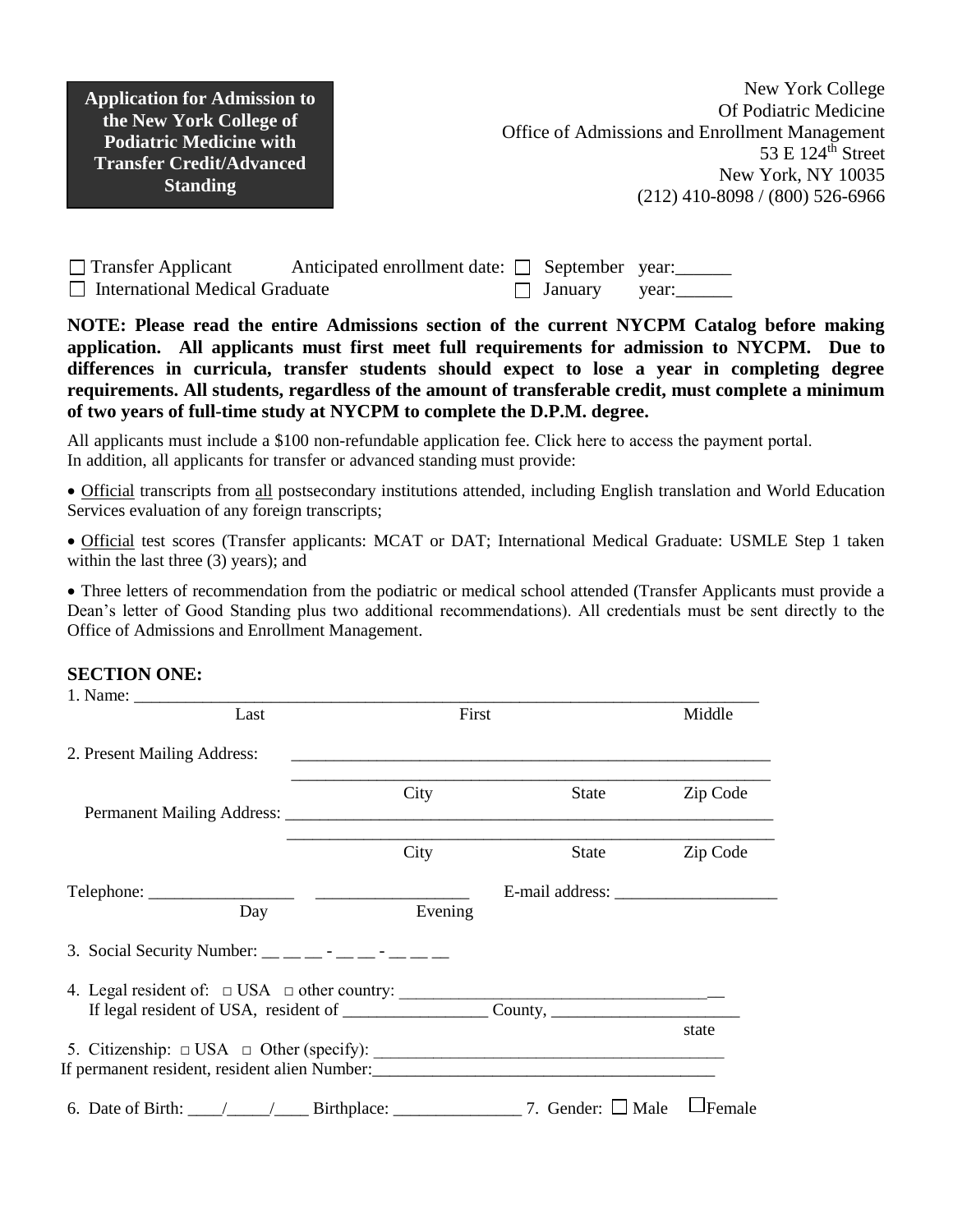| Optional: | 8. Marital Status: <sup>1</sup> Single <sup>1</sup> Married <sup>1</sup> Divorced <sup>1</sup> Widowed<br>9. Ethnic origin: <sup>1</sup> African American <sup>1</sup> Hispanic/Latino <sup>1</sup> White non-Hispanic<br><sup>1</sup> Asian/Pacific Islander <sup>1</sup> Native American/Native Alaskan <sup>1</sup> Other ______________ |                  |           |
|-----------|---------------------------------------------------------------------------------------------------------------------------------------------------------------------------------------------------------------------------------------------------------------------------------------------------------------------------------------------|------------------|-----------|
|           |                                                                                                                                                                                                                                                                                                                                             |                  |           |
|           |                                                                                                                                                                                                                                                                                                                                             |                  |           |
|           | Street address                                                                                                                                                                                                                                                                                                                              |                  |           |
|           | City                                                                                                                                                                                                                                                                                                                                        | <b>State</b>     | Telephone |
| 11.       | Is a member of your family a D.P.M.? $\check{ }$ Yes $\check{ }$ No                                                                                                                                                                                                                                                                         |                  |           |
| 12.       | Do you need information on Financial Aid?                                                                                                                                                                                                                                                                                                   | $\sqrt{1}$ YES   | $\int$ NO |
| 13.       | Have you ever been convicted of a felony?                                                                                                                                                                                                                                                                                                   | <sup>I</sup> YES | $\int$ NO |
| 14.       | Have you previously applied to NYCPM? $\Box$ YES $\Box$ NO<br>If YES, Check one: $\Box$ ACCEPTED $\Box$ REJECTED $\Box$ WITHDRAWN BEFORE DECISION<br>Please indicate the entrance date for which you were an applicant.                                                                                                                     |                  |           |

### **We will retrieve credentials from your original application file so that you will not have to supply materials already on file. However, you must supply transcripts of all course work taken since you originally applied.**

#### **SECTION TWO:**

15. Previous education: List all institutions attended. It is the responsibility of the applicant to request official transcripts from all institutions attended to be sent directly to the Office of Admissions and Enrollment Management.

|     | NAME OF INSTITUTION                                                                                                                                                                                                                                                                                                                                                                                                                             | LOCATION DATES ATTENDED DEGREE RECEIVED | OR EXPECTED |
|-----|-------------------------------------------------------------------------------------------------------------------------------------------------------------------------------------------------------------------------------------------------------------------------------------------------------------------------------------------------------------------------------------------------------------------------------------------------|-----------------------------------------|-------------|
|     | <b>Professional/Graduate School:</b>                                                                                                                                                                                                                                                                                                                                                                                                            |                                         |             |
|     | $\frac{1}{\sqrt{1-\frac{1}{2}}\left(1-\frac{1}{2}\right)}=\frac{1}{\sqrt{1-\frac{1}{2}}\left(1-\frac{1}{2}\right)}=\frac{1}{\sqrt{1-\frac{1}{2}}\left(1-\frac{1}{2}\right)}=\frac{1}{\sqrt{1-\frac{1}{2}}\left(1-\frac{1}{2}\right)}=\frac{1}{\sqrt{1-\frac{1}{2}}\left(1-\frac{1}{2}\right)}=\frac{1}{\sqrt{1-\frac{1}{2}}\left(1-\frac{1}{2}\right)}=\frac{1}{\sqrt{1-\frac{1}{2}}\left(1-\frac{1}{2}\right)}=\frac{1}{\sqrt{1-\frac{1}{2}}\$ |                                         |             |
|     | <b>Undergraduate Institution(s):</b>                                                                                                                                                                                                                                                                                                                                                                                                            |                                         |             |
|     |                                                                                                                                                                                                                                                                                                                                                                                                                                                 |                                         |             |
|     | $\frac{1}{\sqrt{1-\frac{1}{2}}\left(\frac{1}{\sqrt{1-\frac{1}{2}}\left(\frac{1}{\sqrt{1-\frac{1}{2}}\left(\frac{1}{\sqrt{1-\frac{1}{2}}\left(\frac{1}{\sqrt{1-\frac{1}{2}}\left(\frac{1}{\sqrt{1-\frac{1}{2}}\left(\frac{1}{\sqrt{1-\frac{1}{2}}\left(\frac{1}{\sqrt{1-\frac{1}{2}}\left(\frac{1}{\sqrt{1-\frac{1}{2}}\left(\frac{1}{\sqrt{1-\frac{1}{2}}\left(\frac{1}{\sqrt{1-\frac{1}{2}}\left(\frac{1}{\sqrt{1-\frac{1}{2}}\left(\frac{1$   |                                         |             |
|     |                                                                                                                                                                                                                                                                                                                                                                                                                                                 |                                         |             |
| 16. | List any honors, scholarships, publications: ___________________________________                                                                                                                                                                                                                                                                                                                                                                |                                         |             |
|     | 17. Employment History: List the most recent professional experience or attach a current resume.<br>Name/location of Employer Dates Position/title Duties<br><u> 1999 - Jan James James, francuski politik, francuski politik, politik, politik, politik, politik, politik, p</u>                                                                                                                                                               |                                         |             |
|     |                                                                                                                                                                                                                                                                                                                                                                                                                                                 |                                         |             |

\_\_\_\_\_\_\_\_\_\_\_\_\_\_\_\_\_\_\_\_\_\_\_\_ \_\_\_\_\_\_\_\_\_\_\_\_ \_\_\_\_\_\_\_\_\_\_\_ \_\_\_\_\_\_\_\_\_\_\_\_\_\_\_\_\_\_\_\_\_\_\_\_\_\_\_\_\_\_